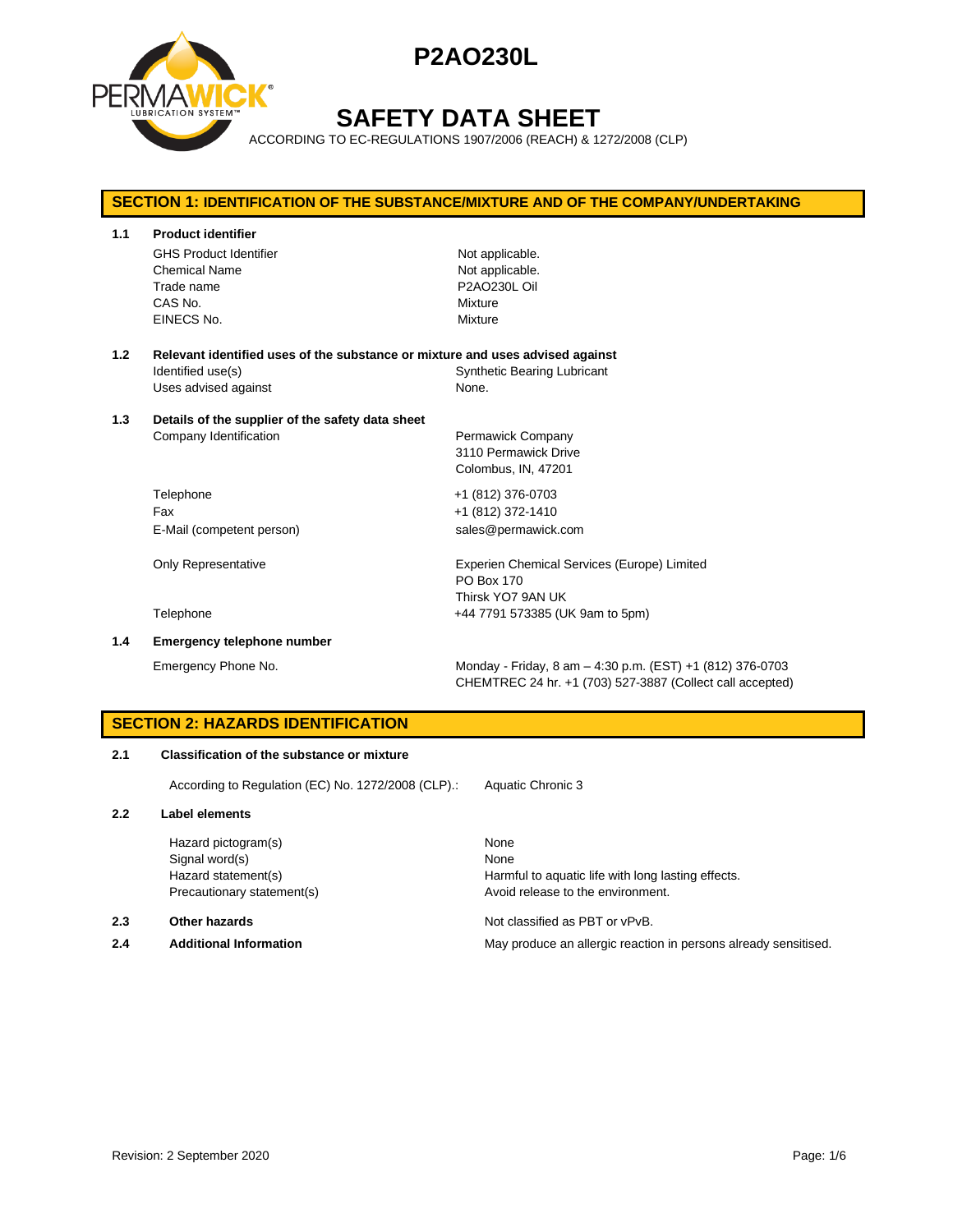## **SECTION 3: COMPOSITION/INFORMATION ON INGREDIENTS**

### **3.2 Mixtures**

Regulation (EC) No. 1272/2008 (CLP).

|                                                         |           | EC No. and | According to Regulation (EC) No. |
|---------------------------------------------------------|-----------|------------|----------------------------------|
| Hazardous ingredient(s)                                 | $%$ W/W   | CAS#       | 1272/2008 (CLP)                  |
|                                                         |           | 215-548-8  | Repr. 2; H361                    |
| tris(methylphenyl) phosphate ^                          | $0 - 1.0$ | 1330-78-5  | Aquatic Acute 1: H400            |
|                                                         |           |            | Aquatic Chronic 1; H410          |
|                                                         |           |            | Skin Irrit. 2: H315              |
| 1-H benzotriazole-1-methanamine, N,N-bis(2-ethylhexyl)- | $0 - 0.1$ | -----      | Skin Sens. 1; H317               |
| methyl- ^                                               |           | 94270-86-7 | Aquatic Acute 1: H400            |
|                                                         |           |            | Aquatic Chronic 2; H411          |

^ Not yet subject to REACH registration.

**3.3 Additional Information -** Substances in the product which may present a health or environmental hazard, or which have been assigned occupational exposure limits, are detailed below. **None**

For full text of H/P phrases see section 16.

## **SECTION 4: FIRST AID MEASURES**



| 4.1 | Description of first aid measures                                             |                                                                                            |  |  |
|-----|-------------------------------------------------------------------------------|--------------------------------------------------------------------------------------------|--|--|
|     | <b>Inhalation</b>                                                             | Unlikely to be required but if necessary treat symptomatically.                            |  |  |
|     | <b>Skin Contact</b>                                                           | Wash affected skin with soap and water.                                                    |  |  |
|     | Eye Contact                                                                   | Eyes should be washed with plenty of water. If symptoms occur<br>obtain medical attention. |  |  |
|     | Ingestion                                                                     | Unlikely to be required but if necessary treat symptomatically.                            |  |  |
| 4.2 | Most important symptoms and effects, both<br>acute and delayed                | None                                                                                       |  |  |
| 4.3 | Indication of any immediate medical<br>attention and special treatment needed | None                                                                                       |  |  |

|     | <b>SECTION 5: FIRE-FIGHTING MEASURES</b>                         |                                                                                                             |  |  |
|-----|------------------------------------------------------------------|-------------------------------------------------------------------------------------------------------------|--|--|
| 5.1 | <b>Extinguishing media</b>                                       |                                                                                                             |  |  |
|     | -Suitable Extinguishing Media<br>-Unsuitable Extinguishing Media | Extinguish with waterspray, dry chemical, sand or carbon dioxide.<br>None anticipated.                      |  |  |
| 5.2 | Special hazards arising from the substance or<br>mixture         | This product may give rise to hazardous fumes in a fire.                                                    |  |  |
| 5.3 | <b>Advice for fire-fighters</b>                                  | A self contained breathing apparatus and suitable protective clothing<br>should be worn in fire conditions. |  |  |

## **SECTION 6: ACCIDENTAL RELEASE MEASURES**

**6.1 Personal precautions, protective equipment and emergency procedures**

Avoid skin contact. Avoid contact with eyes.

**6.2 Environmental precautions** Use appropriate container to avoid environmental contamination.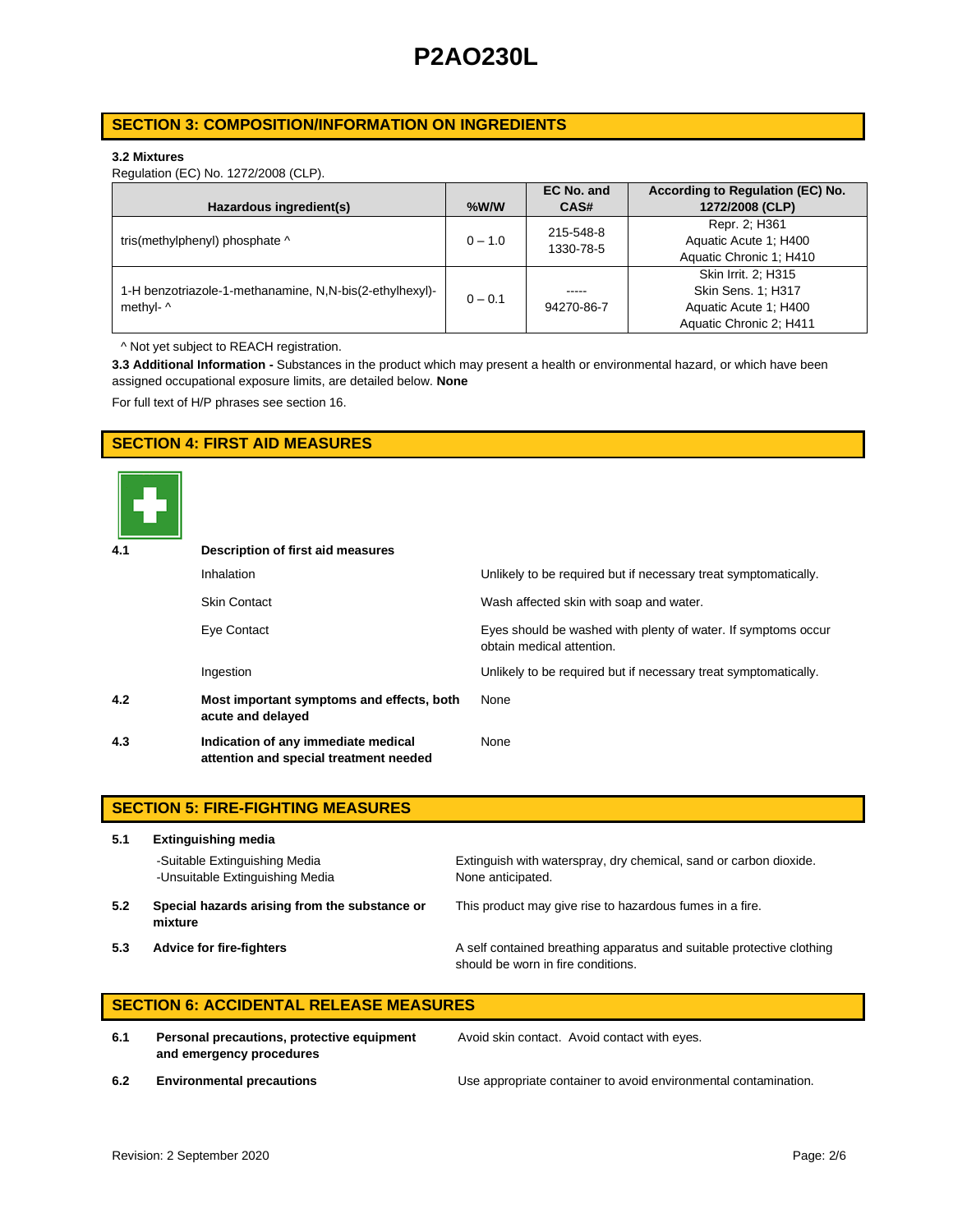**6.3 Methods and material for containment and cleaning up**

Contain and cover spilled substance with dry sand or earth or other suitable dry material. Transfer to a container for disposal or recovery.

- **6.4 Reference to other sections** None
- **6.5 Additional Information** None

# **SECTION 7: HANDLING AND STORAGE**

**7.1 Precautions for safe handling Avoid skin contact. Avoid contact with eyes.** 

**7.2 Conditions for safe storage, including any incompatibilities**

-Storage Temperature **Store at room temperature.** 

-Incompatible materials **Strong oxidising agents**. **7.3 Specific end use(s) Lubricating agent** 

## **SECTION 8: EXPOSURE CONTROLS/PERSONAL PROTECTION**

#### **8.1 Control parameters**

**8.1.1 Occupational exposure limits**

|                   |                | LTEL (8 hr TWA | LTEL (8 hr                | <b>STEL</b> | <b>STEL</b>     |       |
|-------------------|----------------|----------------|---------------------------|-------------|-----------------|-------|
| <b>SUBSTANCE.</b> | <b>CAS No.</b> | ppm)           | $TWA$ ma/m <sup>3</sup> ) | (ppm)       | $(m\alpha/m^3)$ | Note: |
| None              | ----           | ----           | ----                      | ----        | ----            |       |

| <b>Biological limit value</b> |                   |                |                               |          |
|-------------------------------|-------------------|----------------|-------------------------------|----------|
| Limit value type              |                   |                |                               |          |
| (country of origin)           | <b>SUBSTANCE.</b> | <b>CAS No.</b> | <b>Biological limit value</b> | Note:    |
| None known                    | ----              | ----           | ----                          | $\cdots$ |

| 8.1.2<br>8.2 | Recommended monitoring method<br><b>Exposure controls</b> | None                                                                                                                           |
|--------------|-----------------------------------------------------------|--------------------------------------------------------------------------------------------------------------------------------|
| 8.2.1        | Appropriate engineering controls                          | Not normally required.                                                                                                         |
| 8.2.2        | <b>Personal protection equipment</b>                      |                                                                                                                                |
|              | Eye/face protection                                       | Safety spectacles.                                                                                                             |
|              | Skin protection (Hand protection/ Other)                  | Not normally required.                                                                                                         |
|              | Respiratory protection                                    | Not normally required.                                                                                                         |
|              | Thermal hazards                                           | Not normally required.                                                                                                         |
| 8.2.3        | <b>Environmental Exposure Controls</b>                    | Use appropriate container to avoid environmental contamination.<br>Disasaal ahaalaha in saasaasaa mitu laad, atata saasataaal, |

Disposal should be in accordance with local, state or national legislation.Consult an accredited waste disposal contractor or the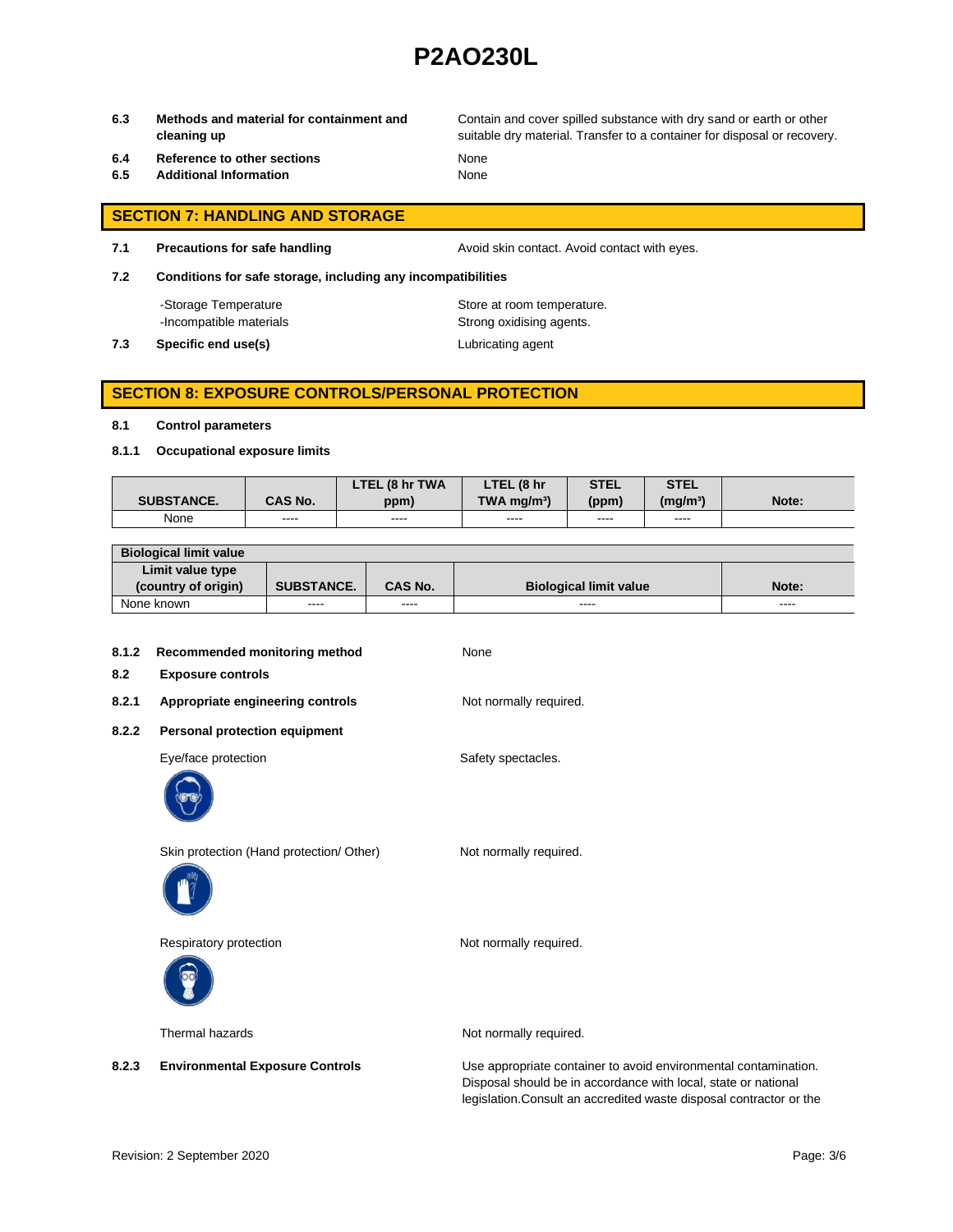local authority for advice.

### **SECTION 9: PHYSICAL AND CHEMICAL PROPERTIES**

#### **9.1 Information on basic physical and chemical properties**

|     | Appearance                                                 | Liquid                                   |
|-----|------------------------------------------------------------|------------------------------------------|
|     | Colour.                                                    | Light yellow                             |
|     | Odour                                                      | Faint Petreolum-like.                    |
|     | Odour threshold (ppm)                                      | Not available                            |
|     | pH (Value)                                                 | Not available                            |
|     | Melting point $(^{\circ}C)$ / Freezing point $(^{\circ}C)$ | Not available                            |
|     | Boiling point/boiling range (°C):                          | Not determined.                          |
|     | Flash point (°C)                                           | 252 [Open cup]                           |
|     | Evaporation rate                                           | Not applicable                           |
|     | Flammability (solid, gas)                                  | Not applicable                           |
|     | Explosive limit ranges                                     | Not applicable                           |
|     | Vapour pressure (Pascal)                                   | < 1                                      |
|     | Vapour density (Air=1)                                     | >1                                       |
|     | Density (q/ml)                                             | 0.83                                     |
|     | Solubility (Water)                                         | Insoluble.                               |
|     | Solubility (Other)                                         | Not available                            |
|     | Partition coefficient (n-Octanol/water)                    | Not available                            |
|     | Auto ignition point (°C)                                   | >282                                     |
|     | Decomposition temperature (°C)                             | Not available                            |
|     | Kinematic Viscosity (cSt) @ 40°C                           | 52.68 (Listed in: Product specification) |
|     | Explosive properties                                       | Not explosive.                           |
|     | Oxidising properties                                       | Not oxidising.                           |
| 9.2 | <b>Other information</b>                                   | Not available.                           |

## **SECTION 10: STABILITY AND REACTIVITY**

**Stable under normal conditions. 10.2 Chemical stability** Stable. **10.3 Possibility of hazardous reactions** None anticipated. **10.4 Conditions to avoid** None **10.5 Incompatible materials Canadian Example 20 and Data Constructs** Oxidizers **10.6 Hazardous Decomposition Product(s)** Carbon monoxide, Carbon dioxide

## **SECTION 11: TOXICOLOGICAL INFORMATION**

#### **11.1 Information on toxicological effects**

#### **11.1.1 Substances**

Not applicable

### **11.1.2 Mixtures - By analogy with similar materials:**

Acute toxicity **Not available**. Skin corrosion/irritation Not available. Serious eye damage/irritation Not available. Respiratory or skin sensitization Not available. Germ cell mutagenicity **Not available.** Not available. Carcinogenicity **Not available.** Reproductive toxicity Not available. STOT - single exposure Not available. STOT - repeated exposure Not available. Aspiration hazard **Not available**.

### **11.1.3 Substances in preparations / mixtures**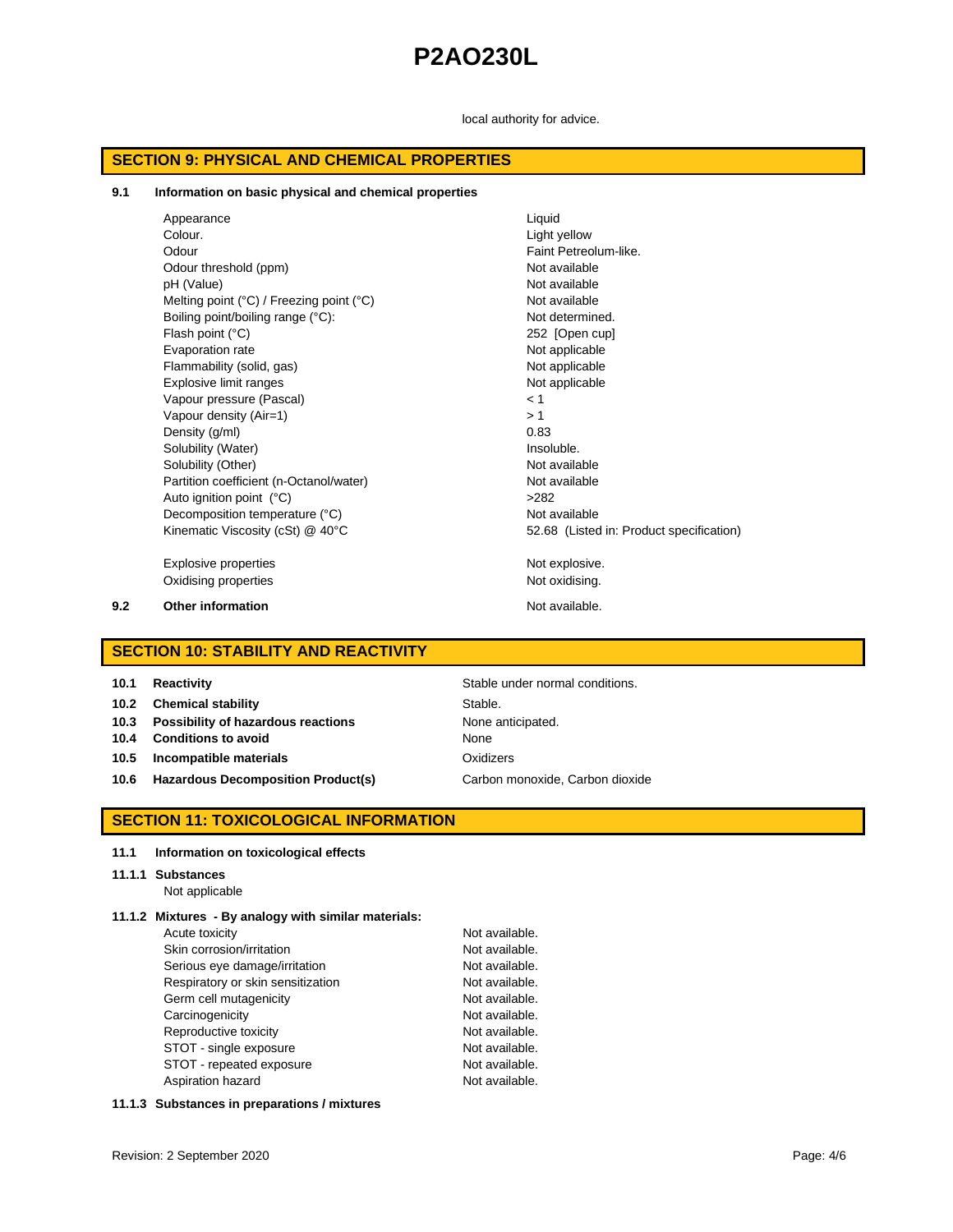## 1-H benzotriazole-1-methanamine, N,N-bis(2-ethylhexyl)-methyl- (CAS No.94270-86-7)

|      | Acute toxicity                                                                                                                                                                                                                                   | Ingestion: LD50 3313 mg/kg (rat)<br>Inhalation: No data<br>Dermal: LD50 > 2000 mg/kg (rat)                                                                                                                           |
|------|--------------------------------------------------------------------------------------------------------------------------------------------------------------------------------------------------------------------------------------------------|----------------------------------------------------------------------------------------------------------------------------------------------------------------------------------------------------------------------|
|      | Skin corrosion/irritation<br>Serious eye damage/irritation<br>Respiratory or skin sensitization<br>Germ cell mutagenicity<br>Carcinogenicity<br>Reproductive toxicity<br>STOT - single exposure<br>STOT - repeated exposure<br>Aspiration hazard | May cause irritation.<br>May cause irritation.<br>May cause an allergic skin reaction.<br>Not to be expected.<br>Not to be expected.<br>Not to be expected.<br>Not to be expected.<br>Not to be expected.<br>No data |
|      | tris(methylphenyl) phosphate (CAS No. 1330-78-5)<br>Acute toxicity                                                                                                                                                                               | Ingestion: $LD50 > 20,000$ mg/kg (rat)<br>Inhalation: $LC50 > 11.1$ mg/l (rat) (1 hour(s))<br>Dermal: LD50 3.7 g/kg (rabbit)                                                                                         |
|      | Skin corrosion/irritation<br>Serious eye damage/irritation<br>Respiratory or skin sensitization<br>Germ cell mutagenicity<br>Carcinogenicity                                                                                                     | Slightly irritant (Skin).<br>Non-irritant to rabbit eyes.<br>It is not a skin sensitiser.<br>Negative<br>No data                                                                                                     |
|      | Reproductive toxicity                                                                                                                                                                                                                            | Suspected of damaging fertility or the unborn child.<br>LOAEL = 20 mg/kg (Developmental)<br>$NOEL = 20$ mg/kg (Maternal)                                                                                             |
| 11.2 | STOT - single exposure<br>STOT - repeated exposure<br>Aspiration hazard<br><b>Other information</b>                                                                                                                                              | Not to be expected.<br>Not to be expected. Oral: NOAEL = 1000 mg/kg (rat)<br>No data<br>None known.                                                                                                                  |
|      |                                                                                                                                                                                                                                                  |                                                                                                                                                                                                                      |

## **SECTION 12: ECOLOGICAL INFORMATION**

| 12.1                                 | Toxicity -<br>Substances in preparations / mixtures                                                                                                         |                                                                                                                                                                                                                                                       |  |  |
|--------------------------------------|-------------------------------------------------------------------------------------------------------------------------------------------------------------|-------------------------------------------------------------------------------------------------------------------------------------------------------------------------------------------------------------------------------------------------------|--|--|
|                                      | 1-H benzotriazole-1-methanamine, N,N-bis(2-ethylhexyl)-methyl- (CAS No.94270-86-7)                                                                          |                                                                                                                                                                                                                                                       |  |  |
|                                      | <b>Acute toxicity</b>                                                                                                                                       | Fish: $LC50 = 1.3$ mg/l (96 hour) ( <i>Brachydanio rerio</i> )<br>Aquatic invertebrates: $EC50 = 2.05$ mg/l (48 hour) (D. magna)<br>Algae: $E L50 = 0.976$ mg/l (72 hour) (Desmodesmus subspicatus)                                                   |  |  |
|                                      | <b>Long Term Toxicity</b>                                                                                                                                   | Algae: $EC10 = 0.586$ mg/l (72 hour) (Desmodesmus subspicatus)                                                                                                                                                                                        |  |  |
|                                      | tris(methylphenyl) phosphate (CAS No. 1330-78-5)                                                                                                            |                                                                                                                                                                                                                                                       |  |  |
|                                      | <b>Acute toxicity</b>                                                                                                                                       | Fish LC50 = $0.06$ mg/l (96 hour) ( <i>Rainbow trout</i> )<br>Fish LC50 = 44.8 mg/l (96 hour) (Fathead minnow)<br>Aquatic invertebrates: $EC50 = 146 \mu g/l$ (48 hour) (D. magna)<br>Algae EL50 > 2500 µg/l (72 hour) / (96 hour) (S. capricornutum) |  |  |
|                                      | <b>Long Term</b>                                                                                                                                            | Aquatic invertebrates: $NOEC = 0.011 - 0.019$ mg/l (Survival) (G.<br><i>pseudolimnaeus</i> )                                                                                                                                                          |  |  |
| 12.2<br>12.3<br>12.4<br>12.5<br>12.6 | Persistence and degradability<br><b>Bioaccumulative potential</b><br>Mobility in soil<br><b>Results of PBT and vPvB assessment</b><br>Other adverse effects | Not available<br>Not available<br>No data<br>Not classified as PBT or vPvB.<br>None known.                                                                                                                                                            |  |  |